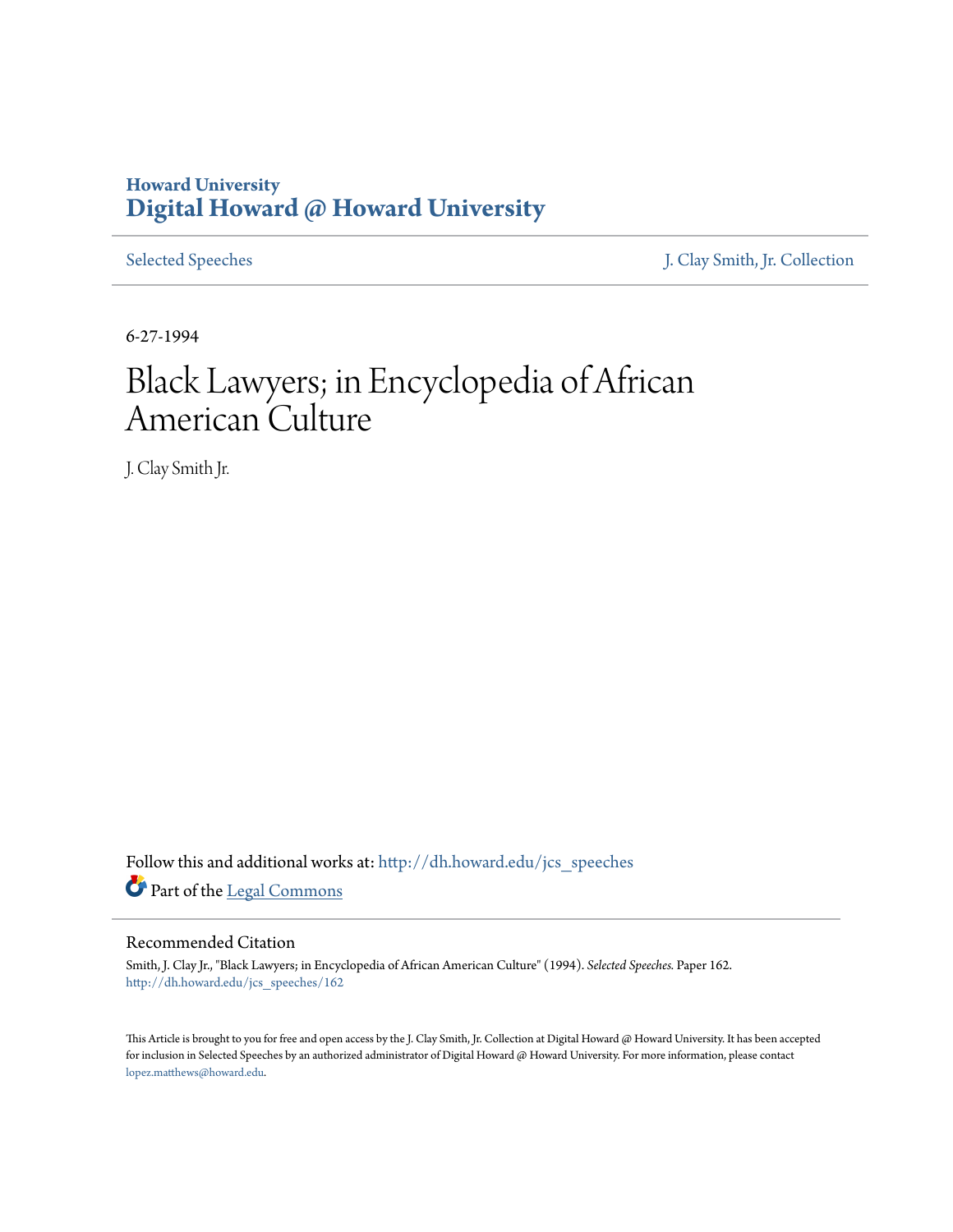6-27-94 Encyclopedia of African American CUlture

Black Lawyers<br>By: J. Clay Smith, Jr.

l  $\cdot$ ,  $\cdot$ 

Professor of 'Law, Howard University School of Law

Justice Thurgood Marshall is the first black lawyer to served on the Supreme Court of the United States. He is one of the most famous lawyers of modern times. After he was graduated from Howard .. : University School of law in 1933, he returned to his native Baltimore, Maryland, where he practiced law and later joined with his mentor, Charles Hamilton Houston, to plan the systematic, legal attack against Jim Crow laws in the South at the NAACP. Marshall and Houston, and a number of black lawyers help to shape the law that lead to the 1954 landmark U.S. Supreme Court decision of Brown v. Board of Education. The Brown decision held that the separate but equal doctrine was unconstitutional. However, long before Marshall and Houston were born, the black lawyer had sown the seeds of liberty and equality to advance the social and political status of black citizens.

The genesis of the black lawyer began in the New England states. In 1844, the state of Maine admitted the first black lawyer in the nation's history. His name was Macon Bolling Allen, who, like so many lawyers that followed him, studied law under the I ~ supervision of a lawyer, or a judge. Allen never practiced law in Maine. In 1849, Allen was admitted to practice law in the Commonwealth of Massachusetts, where he excelled being appointed as justice of the peace by Governor George N. Briggs in 1847. Allen is the first black lawyer to hold a judicial post in the nation's history.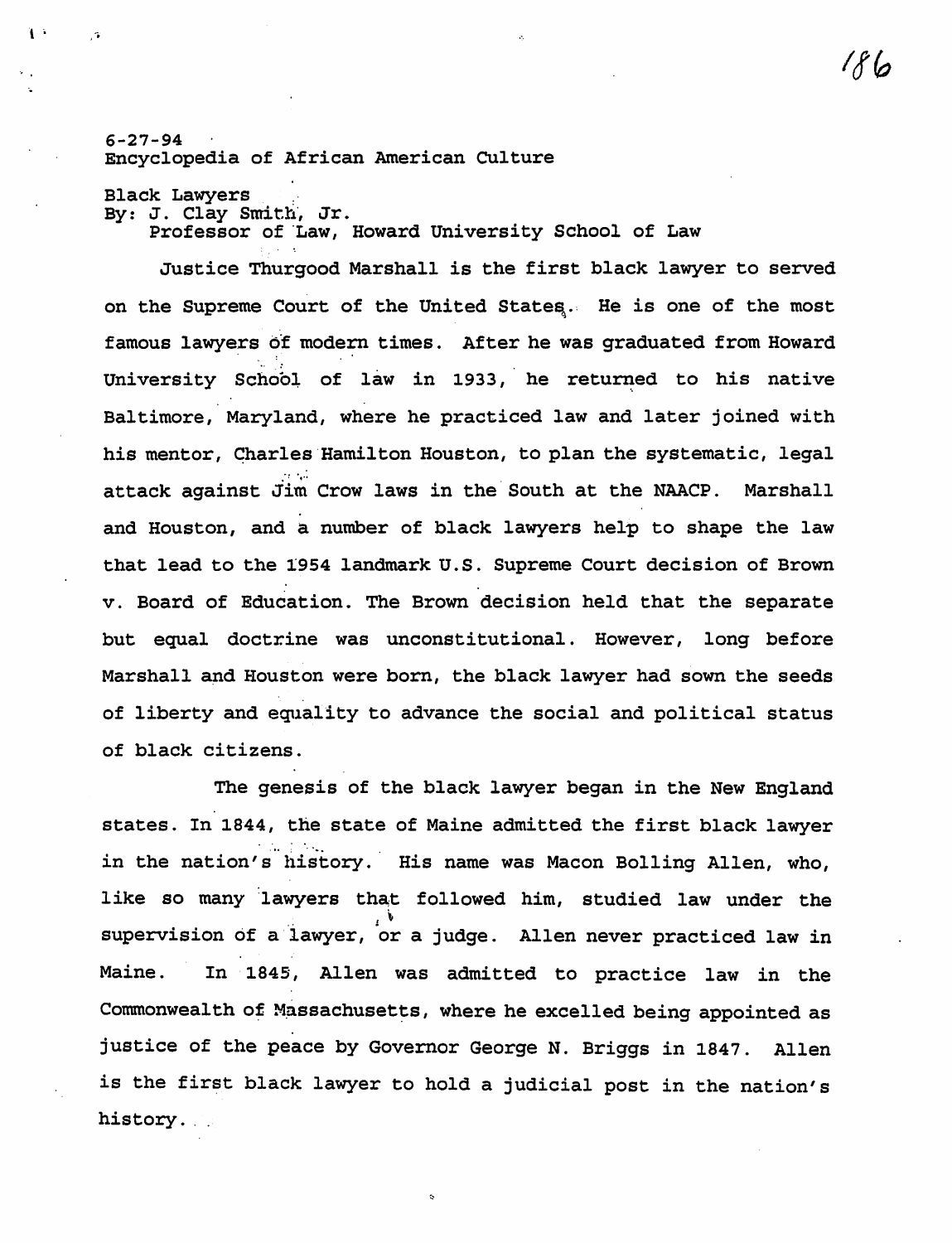Other black lawyers in the New England states followed Allen to the bar, such as Robert Morris, Sr. who, in 1847, became the nation's second black lawyer. Morris was also admitted to the bar in Massachusetts, and is the first black lawyer to try and to win a law suit in an American courtroom. Morris also was the first black lawyer to filed the first civil  $x^i$ rights law suit in the nation, a suit to desegregate the public schools in Boston. In 1865, another Boston lawyer, John Swett Rock, became the first black lawyer admitted to practice before the United States Supreme Court with the support of Senator Charles Sumner. The first argument by a black lawyer occurred twenty-five years later. In 1890, Everett J. Waring, the first black lawyer in the state of Maryland, presented the first oral.argument before the Court.

 $\mathbf{I}$ .

After the Civil War, and during the Reconstruction era, black lawyers played a significant role in Congress. Several black lawyers from South Carolina, Virginia, Mississippi, North Carolina served in the U.S. Congress as representatives and one served in the U.S. Senate. Robert Brown Elliott, and Thomas Ezekiel Miller represented South Carolina in the House of Representatives during the early 1870s and 1880s. John Mercer Langston, who in 1854, was the first black lawyer in the state of Ohio, and, in 1869, the first black lawyer to hea8 a law school (Howard University School of Law), was elected to Congress from Virginia in 1890. James Edward O'Hara and George H. White, Sr., were elected to Congress from North Carolina in the 1880s. Hiram Rhodes Revels, who had been admitted to the bar in the State of Indiana, was elected to the United States Senate from the state of Mississippi in 1870.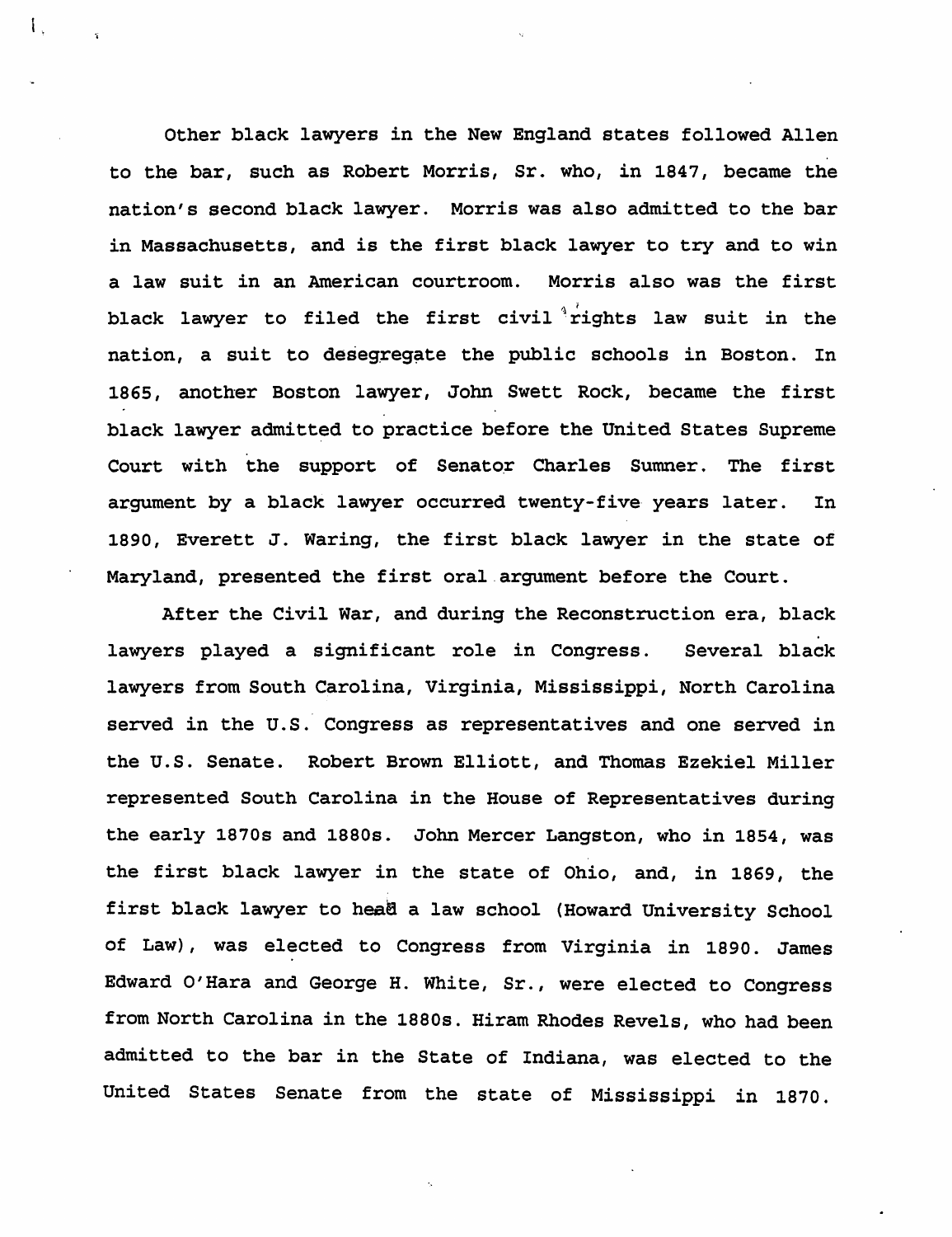Although Blanche Kelso Bruce, who was not a lawyer, served in the U.S. Senate during the Reconstruction era, no other black person would be elected to the Senate until 1966, the year that Edward W. Brooke, a black lawyer, won a seat in the U.S. Senate from the Commonwealth of Massachusetts.

i I

Within ten years after the abolition of slavery, at least two black lawyers had become. judges in the South. In 1870, Jonathan Jasper Wright was elected as justice of the Supreme Court of South Carolina, serving in that post until 1877, and in 1873 Mifflin Wistar Gibbs was elected to the Office of City Judge in Little Rock, Arkansas. Wright's election to the Supreme Court of South Carolina was unprecedented in the nation. In 1994, one hundred and twenty four years later, Justice Ernest Finney became the first black elected as chief justice of the Supreme Court of South Carolina.

After the Reconstruction era closed, many black lawyers left the South and joined other black lawyers in the North to practice law, but the struggle to achieve equal rights for black people continued to be the goal of black lawyers throughout the nation.

With a few exceptions, most of the black lawyers were Republicans prior to the election of Franklin D. Roosevelt in 1933. They held important posts in the Republican party. For example Henry Lincoln Johnson, Sr., and Perry W. Howard were powerful Republican committeeman in the Georgia and Mississippi during the early part of the twentieth century and controlled significant political patronage.

Black lawyers were appointed to foreign posts by presidents of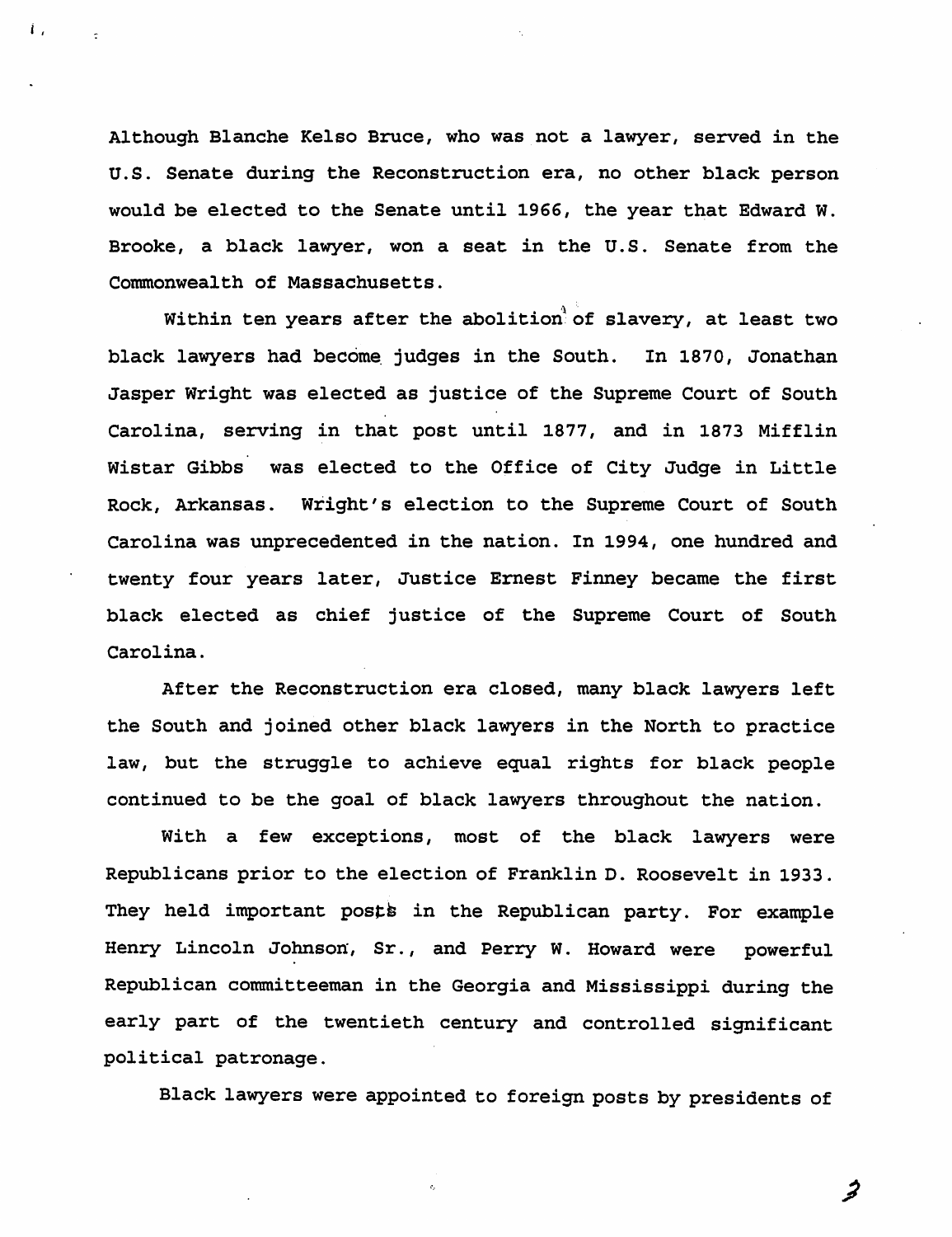the United States. For example, in 1873, John F. Quarles was appointed by President Ulysses Grant to the U.S. consulate in Port Mahon, Spain. In 1898, James Robert Spurgeon was appointed secretary to the U.S. Legation in Monrovia, Liberia, by President William Mckinley; and, in 1901, James Weldon Johnson was appointed as consul to Puerto Cabello, Venezuela and Corinto Nicaragua by President Theodore Roosevelt. In more recent times, several black lawyer have serve as ambassadors, or in high foreign policy positions in the national government. For example, Clarence Clyde Ferguson, Jr., a former dean of the Howard University School of Law, served as Ambassador-at -Large as Special Coordinator for Relief to the Civilian Victims of the Nigerian Civil War during the presidency of Richard M. Nixon.

l.

Black women lawyers also have played vital roles as representatives and political operatives of the U.S. in foreign affairs. For example, in 1947, President Harry S. Truman appointed Edith S. Sampson as an alternate to the United Nations. She is one first black woman to serve at the U.N. She travelled to many countries representing the interest of the U.S. In 1965, President Lyndon B. Johnson appointed Patricia Roberts Harris, a former Howard University law professor, as Ambassador to Luxembourg. She is the first black American woman to hold the rank of ambassador. In 1971, Goler Teal Butcher, became a consultant to the House Foreign Affairs Committee and counsel to the subcommittee on Africa. Butcher is the first black woman counsel to a congressional committee in the nation's history.

In more modern times, black lawyers have carried on the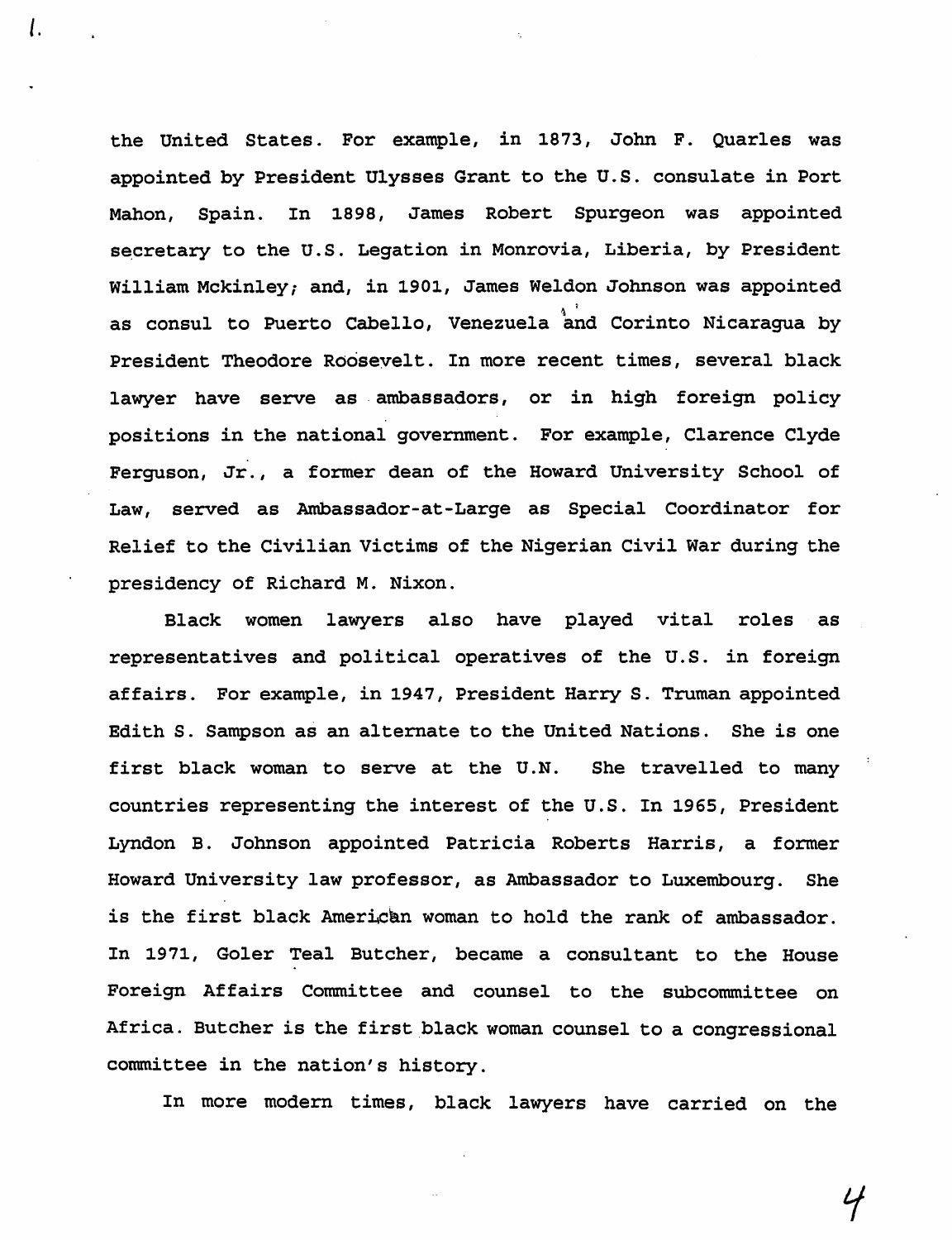tradition of fighting for the civil rights to enlarge the political and social rights of black Americans. Many of these rights have been won before the U.S. Supreme Court. Charles Hamilton Houston and Thurgood Marshall were involved in many of these legal victories. For example, Charles Hamilton Houston, considered as the architect of the modern civil right<sup>3</sup> movement, won cases establishing precedents against the exclusion of blacks from juries, prohibiting states from paying black teachers lower wages than white teachers, and with the assistance of Thurgood Marshall and William I. Gosnell, won a major decision before the Maryland Court of Appeals which forced the University of Maryland School of Law to open its doors to black students. Through the prodigious efforts of Marshall and Hastie, the U.S. Supreme Court held that the "white primary" rules of local political parties (which excluded blacks from participating in the primary elections) was unconstitutional. This decision significantly enlarge the power of black citizens to determine who their party candidates would be during primary elections.

It was through the efforts of black lawyers to desegregate the schools in Topeka, Kansas, and in other states, that the issue of whether segregation of public schools ultimately reached the United States Supreme Court in the case of Brown v, Board of Education decided on May 17, 1954. Robert Carter and Thurgood Marshall, James Madison Nabrit, Herbert Ordre Reid, Sr., and several other black lawyers, lead the fight to repudiate statutory segregation. However, it should be remembered that Charles and John Scott, both graduates of Washburn University School of Law, filed the original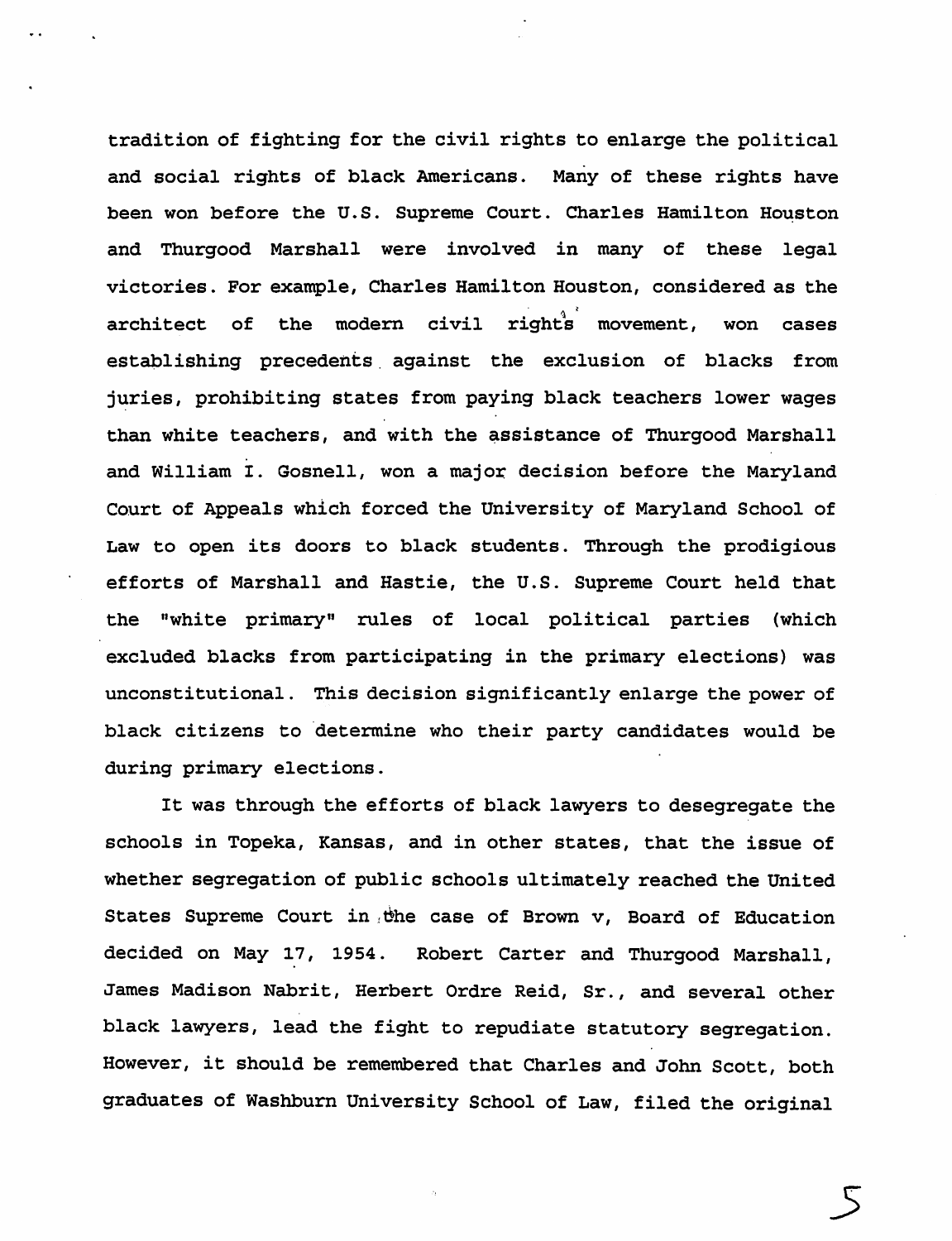law suit in Brown v. Board of Education of Topeka, Kansas.

In 1965, President Lyndon B. Johnson nominated Thurgood Marshall to serve as the first black to sit as a justice on the U.S. Supreme Court, a post that he held with distinction until he retired on June 28, 1991. On July 1, 1991, President George W. Bush announced his nomination of Clarence Thomas, chairman of the U.S. Equal Employment Opportunity Commission, to the Court. Justice Thomas presently serves on the Court.

Three black lawyers have served as Solicitor General of the United States: Thurgood Marshall served from 1965 to 1967, Wade Hampton McCree served from 1977 to 1981, and Drew S. Days III served from 1994 to the present. Each of these appointments are as significant as when William Henry Lewis was appointed as assistant attorney general of the U.S. in 1911. Lewis, an 1895 graduate of Harvard University School of Law, is the first black American lawyer ever nominated and confirmed by the U.S. Senate to a post at the U.S. Department of Justice.

During the 1960s through the 1990s, the number of black lawyers has increased as has their influence both at the national and local levels. While there are over 600, 000 white lawyers in the nation, black lawyers represent just over 30,000 of that figure, and black women represent about 10,000 of the total number of black lawyers, but both numbers continue to increase.

Black women have played an important role in the evolution of black lawyers in the U.S. In 1871, Charlotte E. Ray became the first black woman to be graduated from a law school. After she won her degree from Howard University School of Law, she became the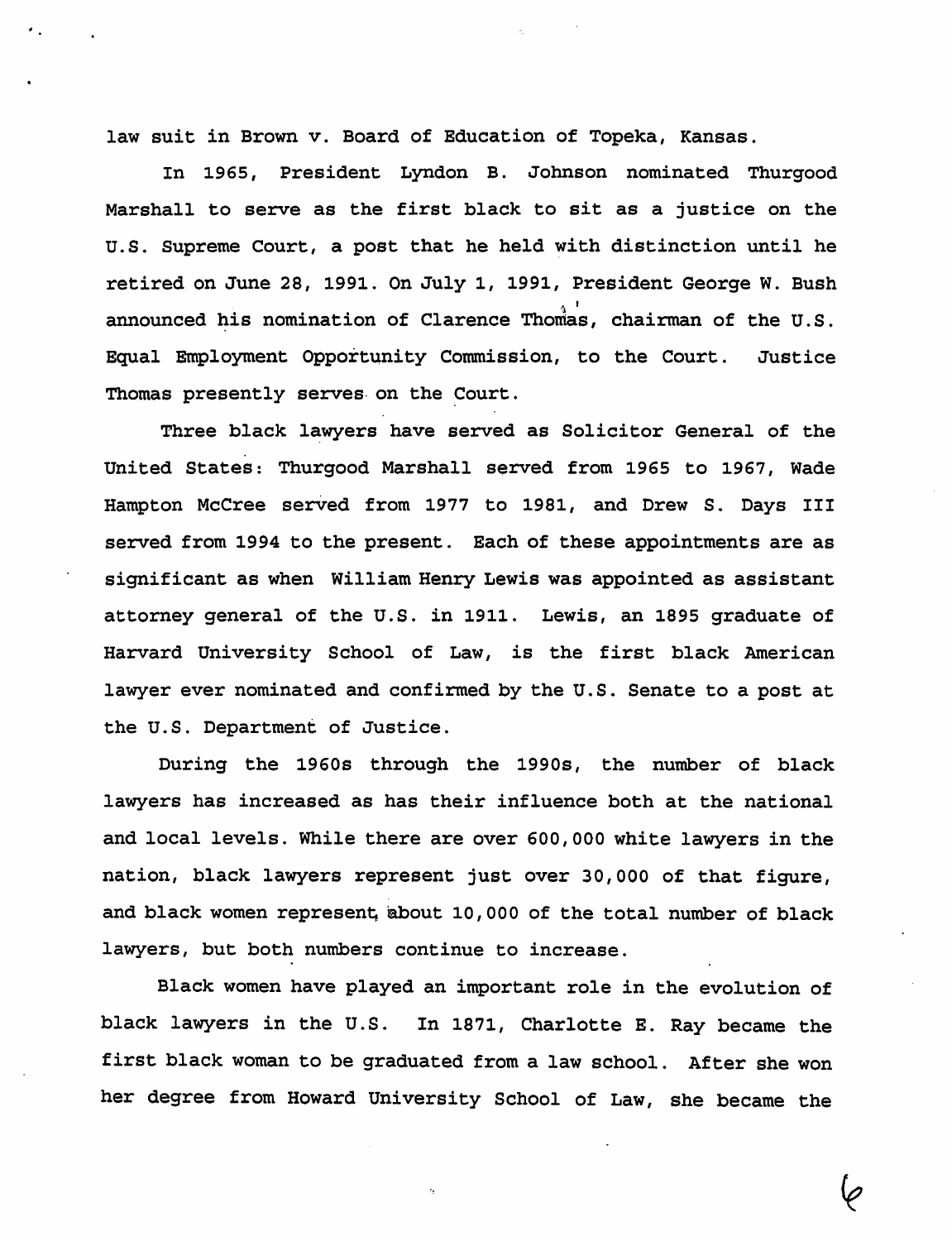first black woman admitted to its bar and one of the first women admitted to any bar in the nation. She practiced corporate law in the District of Columbia.

A number of black women lawyers have distinguished themselves in the legal professions. In 1896, Lutie A. Lytle became the first woman law professor in the nation at Central Tennessee Law School, a black law school. In 1987, Marilyn V. Yarbrough, became the first black-woman law dean at the University of Tennessee, and in 1992, Emma Coleman Jordan, became the first black professor to head the Association of American Law Schools.

In 1926, Violette Neatly Anderson became the first black woman admitted to practice before the U.S. Supreme Court, and H. Elsie Austin, who in 1937, became the first black woman appointed as an assistant attorney general in the nation (Ohio). In 1992, Pamela F. Carter, became the first black woman lawyer elected to the post of attorney general in the state of Indiana and in the nation.

In addition, Lucia Theodosia Thomas is likely the first woman law graduate to earn two masters of laws degrees in 1942 and 1943 from The John Marshall Law School. In 1927, Sadie T.M. Alexander became the first black woman graduate of the University of Pennsylvania Law School and in 1945 Pauli Murray, published the first law review article, by a black woman lawyer.

In more recent times, Mahalia A. Dickerson, is the first black woman admitted to the bar in the state of Alaska and the first black woman to head the National Association of Women Lawyers. Constance Baker Motley, a lieutenant of Thurgood Marshall in many successful civil rights cases, is the first black woman to try a

7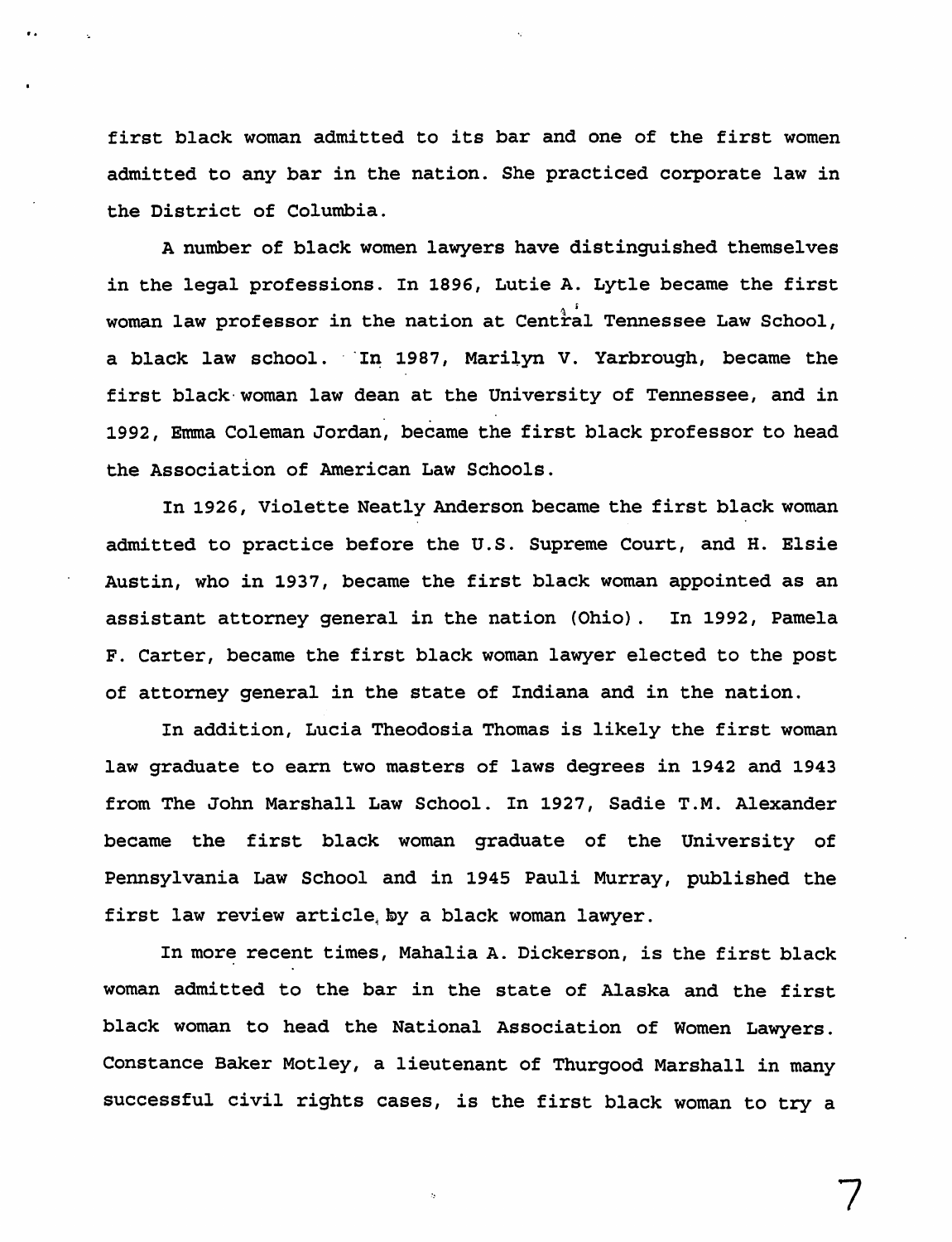case in the State of Mississippi. Motley was appointed to the U.S. District Court of the Southern District of New York in 1966, becoming the nation's first black woman federal judge. Jane M. Bolin, who, in 1931, became Yale law school's first black woman graduate, was the nation's first black woman judge. On July 22, 1939, she was appointed to the Domestic Relations Court in New York City by Mayor Fiorello H. LaGuardia. In the field of civil rights, in 1993, Elaine Ruth Jones, the, first black woman law graduate of the University of Virginia (1970) became the first woman counseldirector of the NAACP Legal Defense Fund, Inc., first headed by Thurgood Marshall.

Presently, black women lawyers serve the nation in Congress: Eleanor Holmes Norton, delegate from the District of Columbia and Senator Carol Moseley Braun, from the state of Illinois, the first black woman elected to the U.S. Senate. Delegate Norton is a graduate of Yale Law School; Senator Braun is a graduate of the University of Chicago Law School.

The progress that black lawyers have made in America has been an uphill struggle aided by the historically black law schools, like Howard University School of Law founded in 1869, and approximately twenty-five other black law schools that produced them between 1869 to the, present. Howard University's law school is the only one of the several original black law schools that remains open. Three other black law schools founded in the late 1940s, continue to produce several black lawyers; namely, The Thurgood Marshall Law School, at the Southern University in Houston, Texas, North Carolina Central University School of Law, in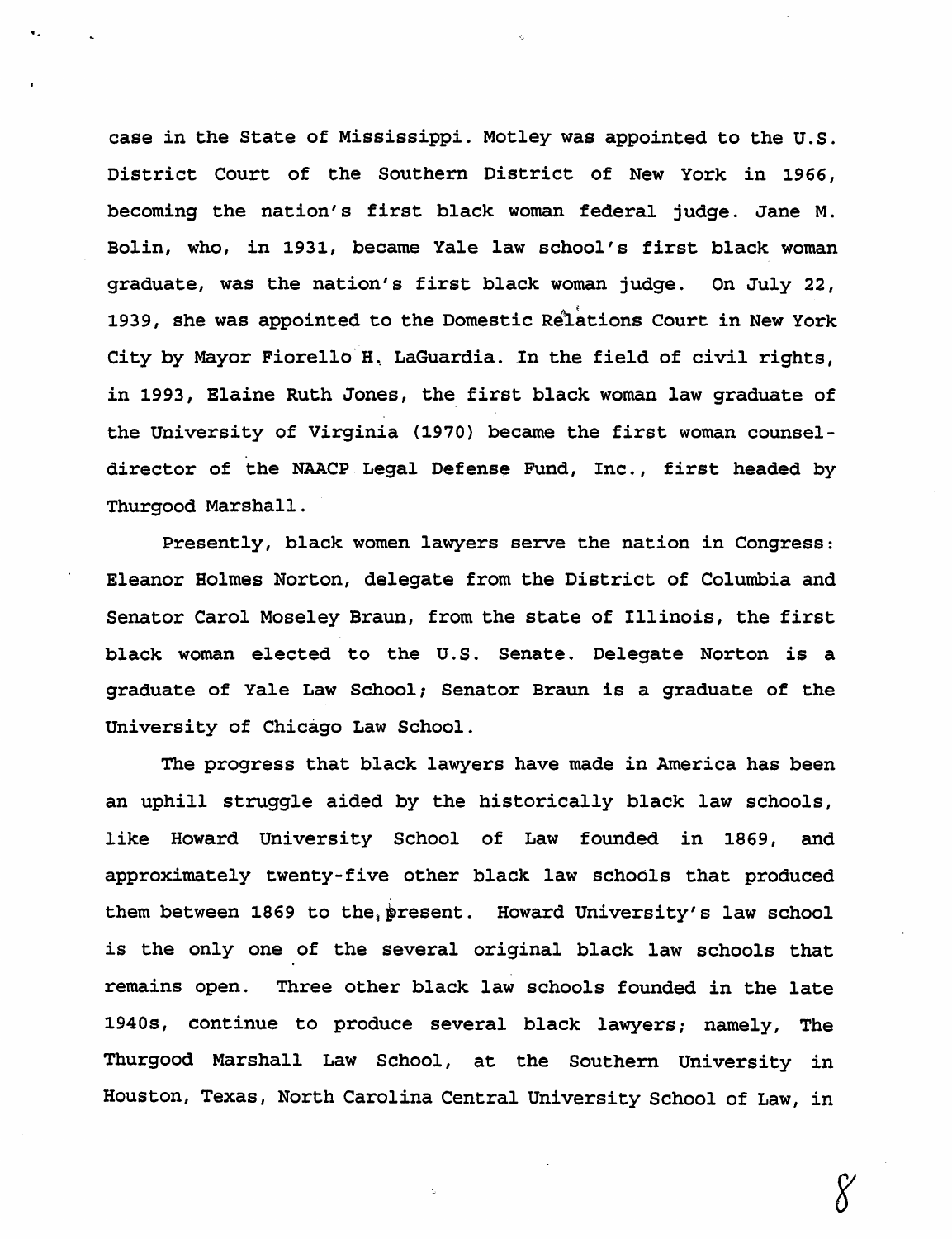Durham, North Carolina, and Southern University School of Law, in Baton Rouge, Louisiana.

e.

Black bar groups also have played a vital role in the development of the Black lawyer. The development of Black bar groups emanated at the state level and influenced the formation of national bar groups. Black lawyer associatipns were founded because '1 black lawyers were barred from joining white bar groups, including the American Bar Association, which were considered to private social clubs. The ABA barred black lawyers from membership until 1943.

Around 1890, the black lawyers in the state of Mississippi formed the first Colored Bar Association in the city of Greenville. Others were formed in the South, North, East, the Pacific, and the Midwest regions of the U.S. It was probably that Josiah Thomas Settle, the first president of the Mississippi Colored Bar Association, persuaded Booker T. Washington to support the formation of a national bar group under the umbrella of the National Negro Business League founded by Washington in 1900. Founded in 1909, the bar group was called the National Negro Bar Association.

Many of the state colored bar association members were members of the National Negro Business League, and therefore, it was<br>convenient for them to meet during the annual meeting to exchange ideas, and formul'ate strategies to fight Jim Crow laws, which they did until 1922, when the black lawyers broke away from the National Negro Business League to form the National Bar Association in 1925. The National Bar Association, a group that remains a powerful